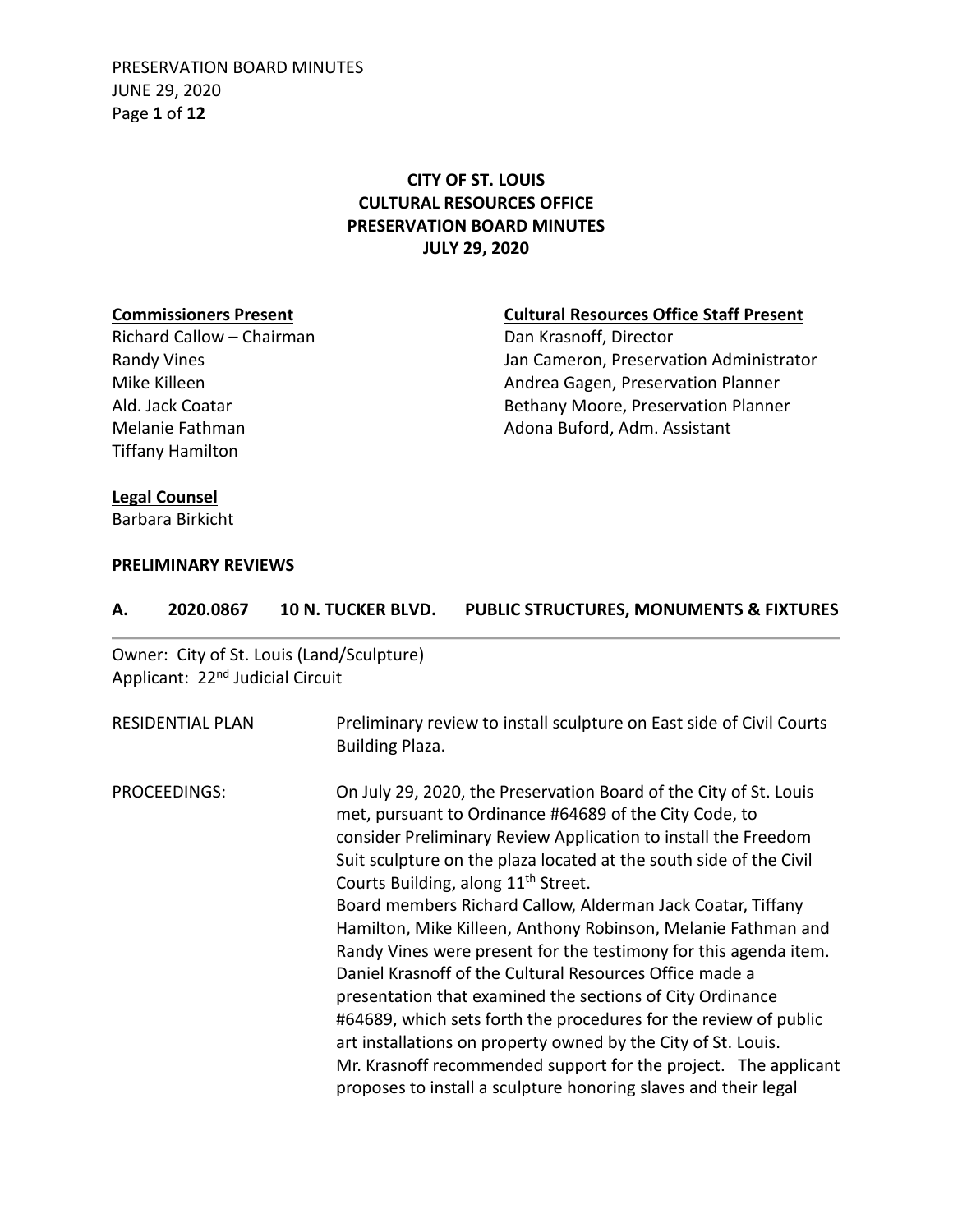# PRESERVATION BOARD MINUTES JUNE 29, 2020 Page **2** of **12**

counsel who sued for their freedom (Freedom Lawsuits) in the period prior to the American Civil War. The 22<sup>nd</sup> Judicial Circuit Judges requested proposals for a sculpture to honor the Freedom Suits. He also noted that Preston Jackson's proposal for the sculpture was chosen in a competition. Mr. Krasnoff stated that Mr. Jackson is an accomplished sculptor who has created other installations to commemorate the empowerment of people of color in the period of the American Civil War. Judge David Mason spoke in favor of the proposal. Judge Mason's testimony illuminated the history of the Freedom lawsuits memorialized in the sculpture. He said that the Dred Scott lawsuit was the most renowned Freedom suit, but that it was one of approximately 300 such lawsuits in the fifty-seven years prior to the Civil War. He also said that approximately half of the suits resulted in a granting of freedom to the slaves who sued. Judge Mason also highlighted the courage it took to bring such a suit. If a slave lost in court, they remained in bondage after the suit and faced peril for bringing the lawsuit. . Judge Mason also noted the Dred Scott decision was a betrayal of justice. The decision denied Dred and Harriet Scott of their freedom and invalidated claims to equal citizenship for any African-Americans. This decision diminished the freedom for African-American in Free states as well as slave states. Preston Jackson, creator of the sculpture, spoke in favor of the proposal. Mr. Jackson said he was creating a representational sculpture. He hoped the design would educate the viewer regarding the Freedom lawsuits. Melanie Fathman said she thought the design was wonderful. She asked how tall it would be. Mr. Jackson said the total height would be nineteen to twenty (19-20) feet. The base would be approximately five (5) feet tall and the sculpture would be approximately fifteen (15) feet tall.

# **FINDINGS OF FACTS: The Preservation Board found that:**

- The proposed cast bronze sculpture will honor enslaved people and their legal representatives who argued their Freedom Law Suits.
- Preston Jackson is an accomplished sculptor who has experience creating works reflecting the history of the Civil War and emancipation of African-Americans
- The sculpture presents a dynamic visual narrative that will educate the public regarding Freedom Lawsuits.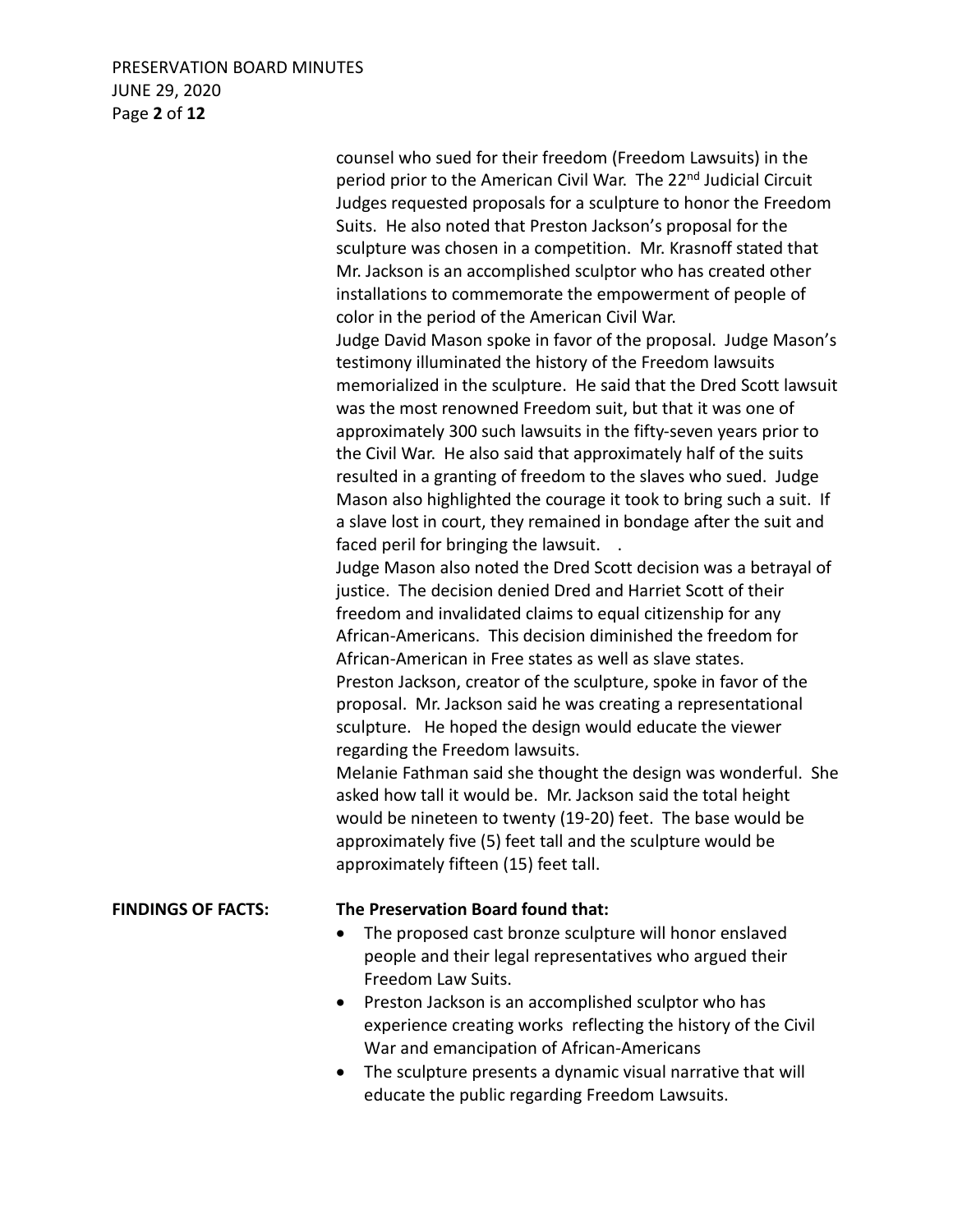PRESERVATION BOARD MINUTES JUNE 29, 2020 Page **3** of **12**

BOARD DECISION: It was the decision of the Preservation Board to grant Support for the installation of the Freedom Suit Memorial sculpture. Board Member Tiffany Hamilton made the motion, which was seconded by Board Member Randy Vines. The motion passed unanimously, with a vote of 7-0.

### **APPEALS OF DENIALS**

#### **B. 2020.0670 1432A DOLMAN STREET LAFAYETTE SQUARE HISTORIC DISTRICT**

Owner: Beverly J. & Thomas Murphey, Jr. Applicant: Masonry & Glass Systems, Inc./Harrison Winter

| <b>RESIDENTIAL PLAN</b> | Install windows on a front façade.                                                                                                                                                                                                                                                                                                                                                                                                                                                                           |
|-------------------------|--------------------------------------------------------------------------------------------------------------------------------------------------------------------------------------------------------------------------------------------------------------------------------------------------------------------------------------------------------------------------------------------------------------------------------------------------------------------------------------------------------------|
| PROCEEDINGS:            | On August 27, 2020 the Preservation Board of the City of St. Louis<br>met, pursuant to Ordinance #64689 of the City Code, to consider<br>an appeal of a denial of a building permit application to install<br>windows at a Public Facade, at 1432A Dolman Street in<br>the Lafayette Square Local Historic District. Board members<br>Richard Callow (Chair), Randy Vines, Mike Killeen, Alderman Jack<br>Coatar, Tiffany Hamilton, Melanie Fathman, were present for the<br>testimony for this agenda item. |
|                         | Andrea Gagen of the Cultural Resources Office made a<br>presentation that examined the sections of City Ordinance<br>#69112, which sets forth the standards for the Lafayette Square<br>Local Historic District. Ms. Gagen entered into the record the<br>following items:                                                                                                                                                                                                                                   |
|                         | -Certified copy of Ordinance 64689                                                                                                                                                                                                                                                                                                                                                                                                                                                                           |
|                         | -Certified copy of Ordinance 64925<br>-Certified copy of Ordinance 69112                                                                                                                                                                                                                                                                                                                                                                                                                                     |
|                         | -A letter of opposition by the Lafayette Square Restoration<br>Committee                                                                                                                                                                                                                                                                                                                                                                                                                                     |
|                         | -The meeting agenda and the PowerPoint presentation                                                                                                                                                                                                                                                                                                                                                                                                                                                          |
|                         | Ms. Gagen stated that the proposed windows did not meet the<br>Lafayette Square Historic District standards as they would use a<br>visible jamb liner.                                                                                                                                                                                                                                                                                                                                                       |
|                         | Harrison Winter, of Masonry & Glass Systems, Inc., the applicant,                                                                                                                                                                                                                                                                                                                                                                                                                                            |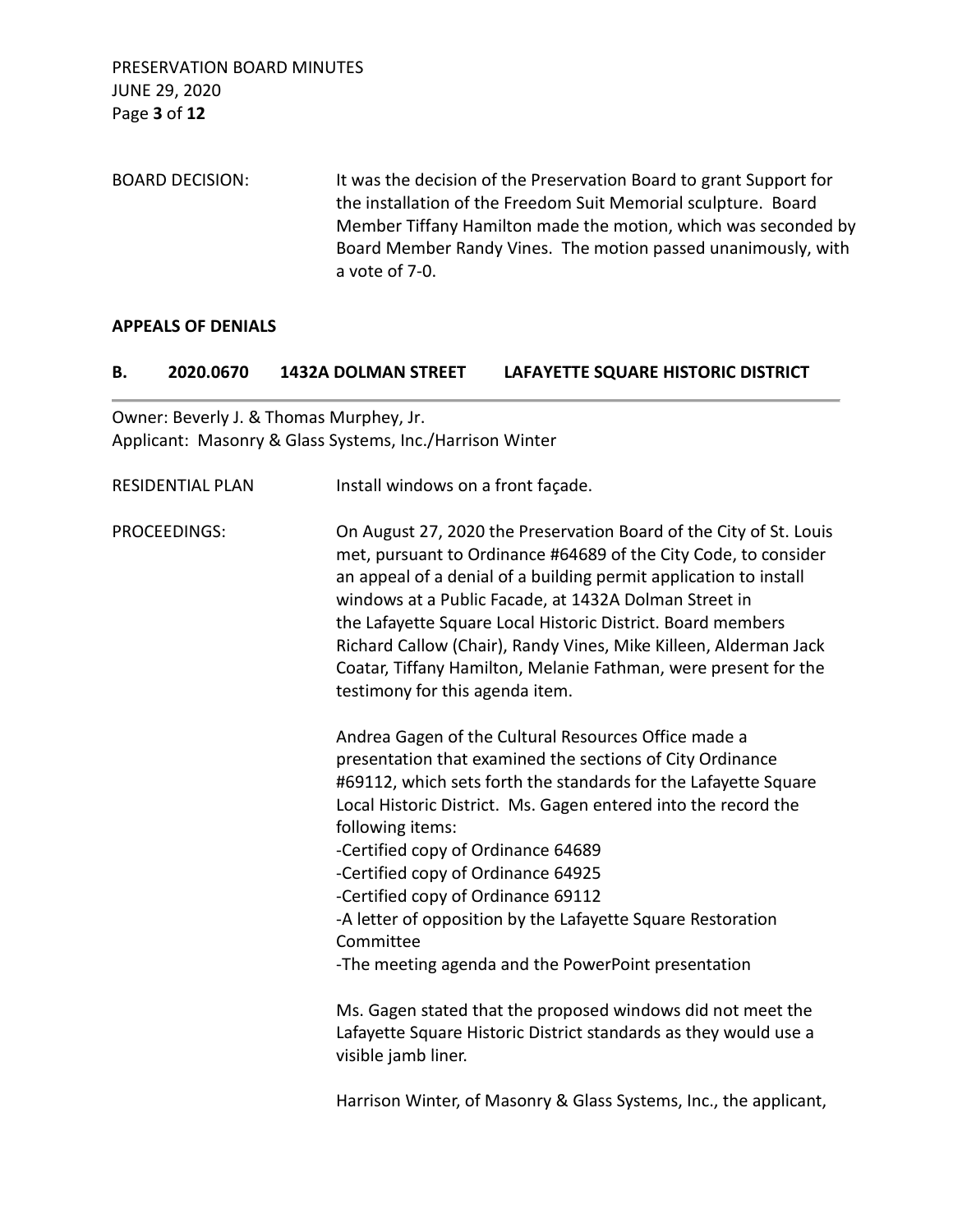PRESERVATION BOARD MINUTES JUNE 29, 2020 Page **4** of **12**

|                           | spoke in favor of the proposal. Stating that they were replacing<br>existing sash replacements, and that all of the buildings in that<br>row have the same windows.                                                                                                                                                                                                                                                                                                                                                                                                                                                                                                                                                                                                                                                        |
|---------------------------|----------------------------------------------------------------------------------------------------------------------------------------------------------------------------------------------------------------------------------------------------------------------------------------------------------------------------------------------------------------------------------------------------------------------------------------------------------------------------------------------------------------------------------------------------------------------------------------------------------------------------------------------------------------------------------------------------------------------------------------------------------------------------------------------------------------------------|
| <b>FINDINGS OF FACTS:</b> | The Preservation Board found that:                                                                                                                                                                                                                                                                                                                                                                                                                                                                                                                                                                                                                                                                                                                                                                                         |
|                           | 1432A Dolman Street is located in the Lafayette Square Local<br>$\bullet$<br>Historic District.                                                                                                                                                                                                                                                                                                                                                                                                                                                                                                                                                                                                                                                                                                                            |
|                           | The proposed sash replacements would replace existing sash<br>$\bullet$<br>replacement windows.                                                                                                                                                                                                                                                                                                                                                                                                                                                                                                                                                                                                                                                                                                                            |
|                           | The proposed sash replacements would use a jamb liner, which is<br>$\bullet$<br>prohibited under the Lafayette Square Historic District standards.<br>Unlike the integral jamb liners, the jamb liner on sash<br>$\bullet$<br>replacements have a higher visibility.                                                                                                                                                                                                                                                                                                                                                                                                                                                                                                                                                       |
| <b>BOARD DECISION:</b>    | It was the decision of the Preservation Board to uphold the<br>Director's denial of the windows, as they do not comply with the<br>Lafayette Square Historic District Standards. Board Member Mike<br>Killeen made the motion, which was seconded by Board Member,<br>Alderman Jack Coatar. The motion passed with upheld the<br>Director's denial of the windows, as they do not comply with the<br>Lafayette Square Historic District Standards. Board Member Mike<br>Killeen made the motion, which was seconded by Board Member,<br>Alderman Jack Coatar. The motion passed with Board Members<br>Vines, Alderman Coatar, Hamilton and Killeen voting in favor and<br>Board Member Fathman opposed. Board Members Vines,<br>Alderman Coatar, Hamilton and Killeen voting in favor and Board<br>Member Fathman opposed. |

# **C. 2020.0753 1434A DOLMAN STREET LAFAYETTE SQUARE HISTORIC DISTRICT**

Owner: Marie Lopez Applicant: Masonry & Glass Systems, Inc./Harrison Winter

| <b>RESIDENTIAL PLAN</b> | Appeal of a denial of an permit application install windows on a<br>front facade.                                                                                                                                                                                                                                                  |
|-------------------------|------------------------------------------------------------------------------------------------------------------------------------------------------------------------------------------------------------------------------------------------------------------------------------------------------------------------------------|
| PROCEEDINGS:            | On August 27, 2020 the Preservation Board of the City of St. Louis<br>met, pursuant to Ordinance #64689 of the City Code, to consider<br>an appeal of a denial of a building permit application to install<br>windows at a Public Facade, at 1434A Dolman Street in<br>the Lafayette Square Local Historic District. Board members |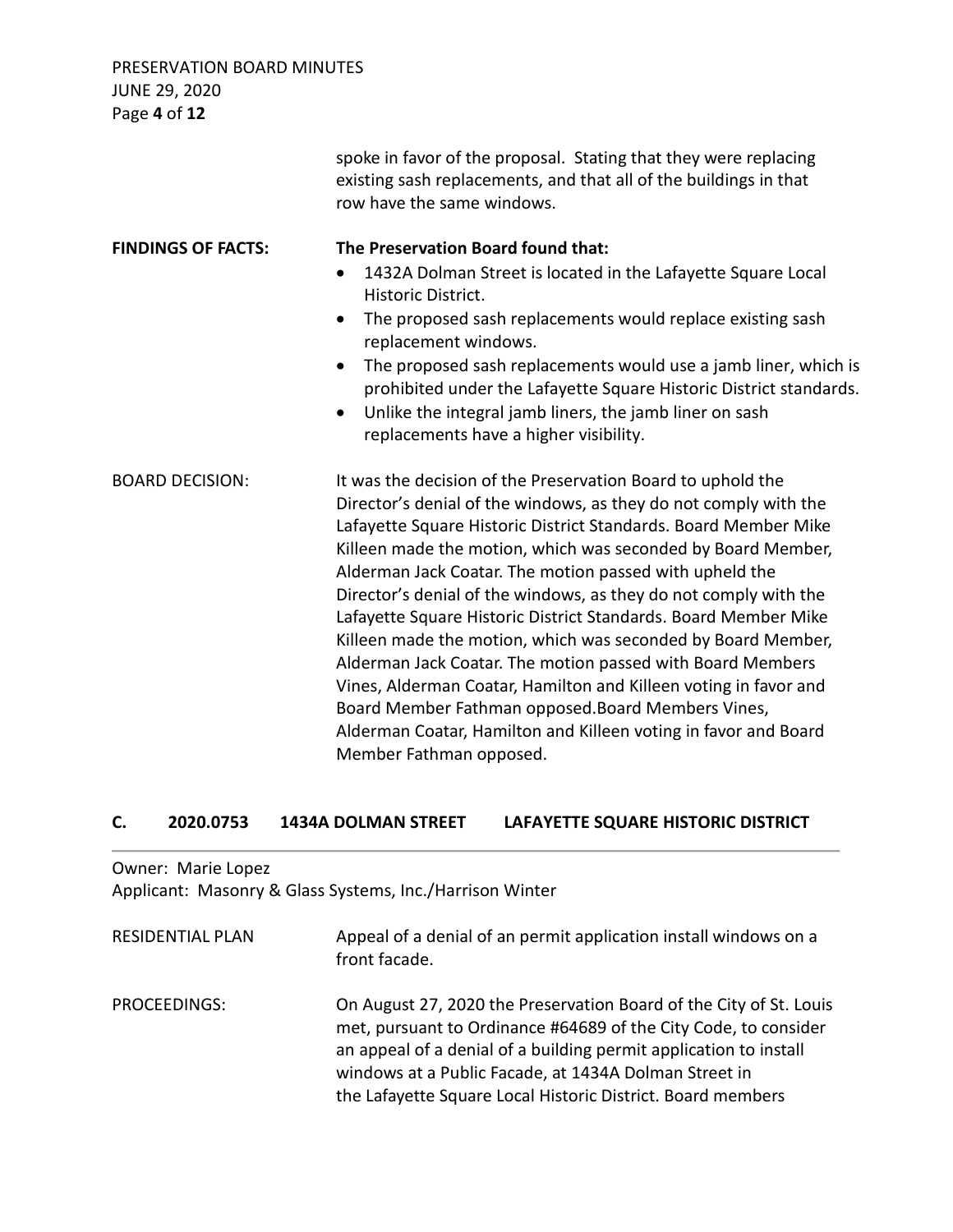PRESERVATION BOARD MINUTES JUNE 29, 2020 Page **5** of **12**

|                           | Richard Callow (Chair), Mike Killeen, Alderman Jack Coatar, Tiffany<br>Hamilton, Melanie Fathman, were present for the testimony for<br>this agenda item.                                                                                                                                                                                                                                                                                                                |
|---------------------------|--------------------------------------------------------------------------------------------------------------------------------------------------------------------------------------------------------------------------------------------------------------------------------------------------------------------------------------------------------------------------------------------------------------------------------------------------------------------------|
|                           | Andrea Gagen of the Cultural Resources Office made a<br>presentation that examined the sections of City Ordinance<br>#69112, which sets forth the standards for the Lafayette Square<br>Local Historic District. Ms. Gagen entered into the record the<br>following items:<br>-Certified copy of Ordinance 64689<br>-Certified copy of Ordinance 64925<br>-Certified copy of Ordinance 69112<br>-A letter of opposition by the Lafayette Square Restoration<br>Committee |
|                           | -The meeting agenda and the PowerPoint presentation<br>Ms. Gagen stated that the proposed windows did not meet the<br>Lafayette Square Historic District standards as they would use a<br>visible jamb liner.                                                                                                                                                                                                                                                            |
|                           | Harrison Winter, of Masonry & Glass Systems, Inc., the applicant,<br>spoke in favor of the proposal. Stating that they were replacing<br>existing sash replacements, and that all of the buildings in that<br>row have the same windows.                                                                                                                                                                                                                                 |
|                           | Marie Lopez, the owner, also testified on her own behalf.                                                                                                                                                                                                                                                                                                                                                                                                                |
| <b>FINDINGS OF FACTS:</b> | The Preservation Board found that:<br>1434A Dolman Street is located in the Lafayette Square Local<br>$\bullet$<br>Historic District.                                                                                                                                                                                                                                                                                                                                    |
|                           | The proposed sash replacements would replace existing sash<br>replacement windows.<br>The proposed sash replacements would use a jamb liner,<br>$\bullet$<br>which is prohibited under the Lafayette Square Historic<br>District standards.                                                                                                                                                                                                                              |
|                           | Unlike the integral jamb liners, the jamb liner on sash<br>$\bullet$<br>replacements have a higher visibility.                                                                                                                                                                                                                                                                                                                                                           |
| <b>BOARD DECISION:</b>    | It was the decision of the Preservation Board to uphold the<br>Director's denial of the windows, as they do not comply with the<br>Lafayette Square Historic District Standards. Board Member Mike<br>Killeen made the motion, which was seconded by Board Member,                                                                                                                                                                                                       |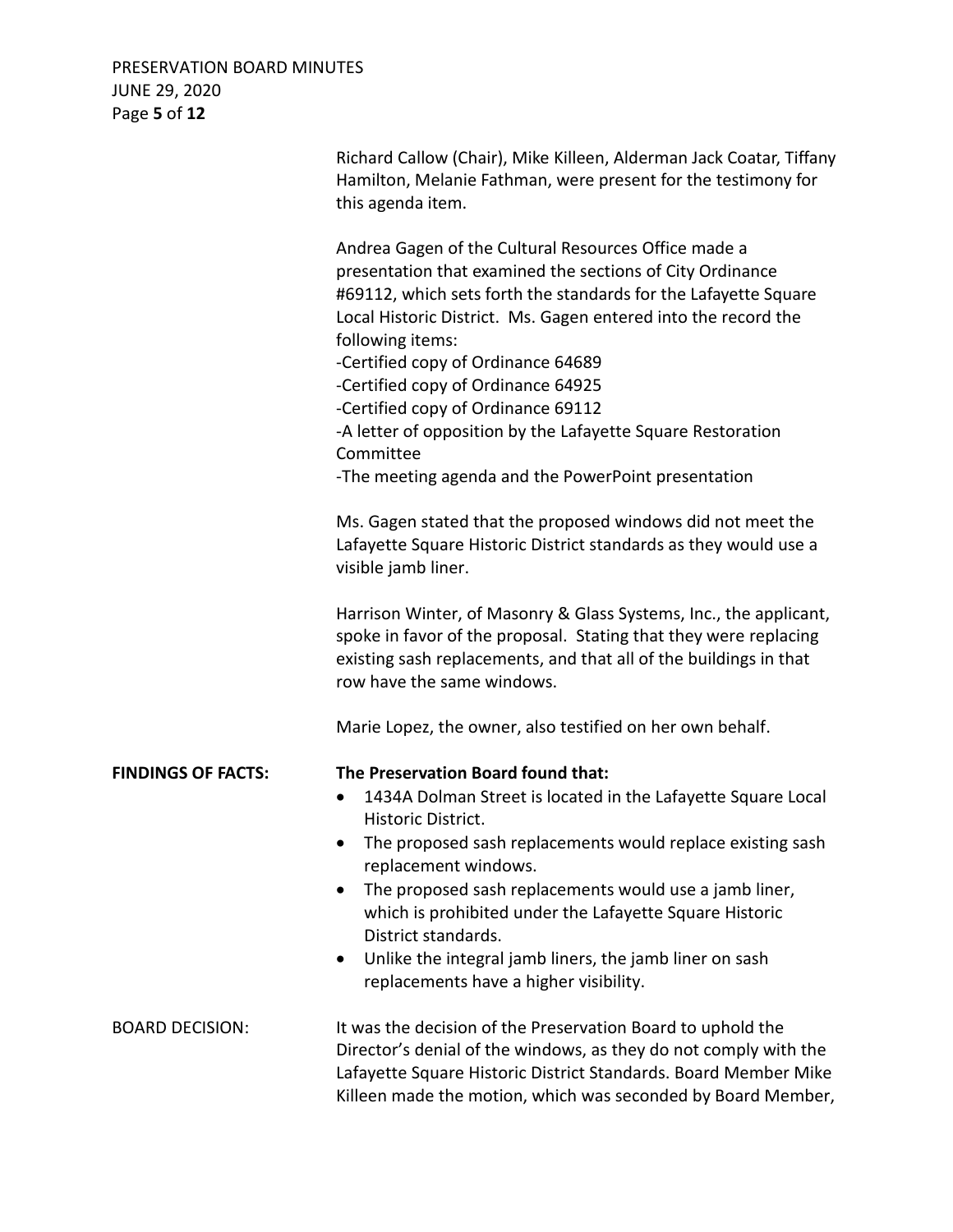Alderman Jack Coatar. The motion passed with Board Members Alderman Coatar, Hamilton and Killeen voting in favor and Board Member Fathman opposed.

# **D. 2020.0683 4701-03 MCPHERSON AVE. CENTRAL WEST END HISTORIC DISTRICT**

Owner: 4701 McPherson LLC-STL LLC Applicant: Robert Wilk

| <b>RESIDENTIAL PLAN</b> | Appeal of a denial of a building permit application to replace a<br>rear deck.                                                                                                                                                                                                                                                                                                                                                                                                                                                                                                                                                                                                                                                                                                                                                                      |
|-------------------------|-----------------------------------------------------------------------------------------------------------------------------------------------------------------------------------------------------------------------------------------------------------------------------------------------------------------------------------------------------------------------------------------------------------------------------------------------------------------------------------------------------------------------------------------------------------------------------------------------------------------------------------------------------------------------------------------------------------------------------------------------------------------------------------------------------------------------------------------------------|
| PROCEEDINGS:            | On July 29, 2020, the Preservation Board of the City of St. Louis<br>met, pursuant to Ordinance #64689 of the City Code, to consider<br>an appeal of the Director's Denial to replace a rear deck, at 4701-<br>4703 McPherson Avenue, in the Central West End Local Historic<br>District. The application was submitted by Robert Wilk on behalf<br>of the owner.<br>Board members Richard Callow (Chair), Randy Vines, Mike Killeen,<br>Anthony Robinson, Melanie Fathman, Tiffany Hamilton and<br>Alderman Jack Coatar were present for the testimony for this<br>agenda item.<br>Bethany Moore of the Cultural Resources Office made a<br>presentation that examined the sections of City Ordinance #56768<br>which sets forth the standards for decks in the Central West End<br>Local Historic District. She entered into the record Ordinance |
|                         | #64689, as revised by City Ordinance #64925, the enabling<br>legislation; and Ordinance #56768, the Central West End Local<br>Historic District Ordinance, the Preservation Board Agenda, the<br>PowerPoint, her presentation and a letter from the Central West<br>End Planning and Development Committee.                                                                                                                                                                                                                                                                                                                                                                                                                                                                                                                                         |
|                         | Ms. Moore stated that the existing rear deck was constructed in<br>2008 after it was approved by a Preservation Board decision<br>under previous Standards. She also noted that the building to<br>which the deck was attached was a corner property making the<br>rear façade visible from Walton Avenue. She explained that the<br>deck was an elevated deck that was for the residential use of the<br>apartments on the second floor. Due to the height of the deck and<br>the use of the rear of the lot as a parking lot it was impossible to<br>screen the deck from street view as required by the Standards.<br>Ms. Moore recommended that the Preservation Board uphold the                                                                                                                                                               |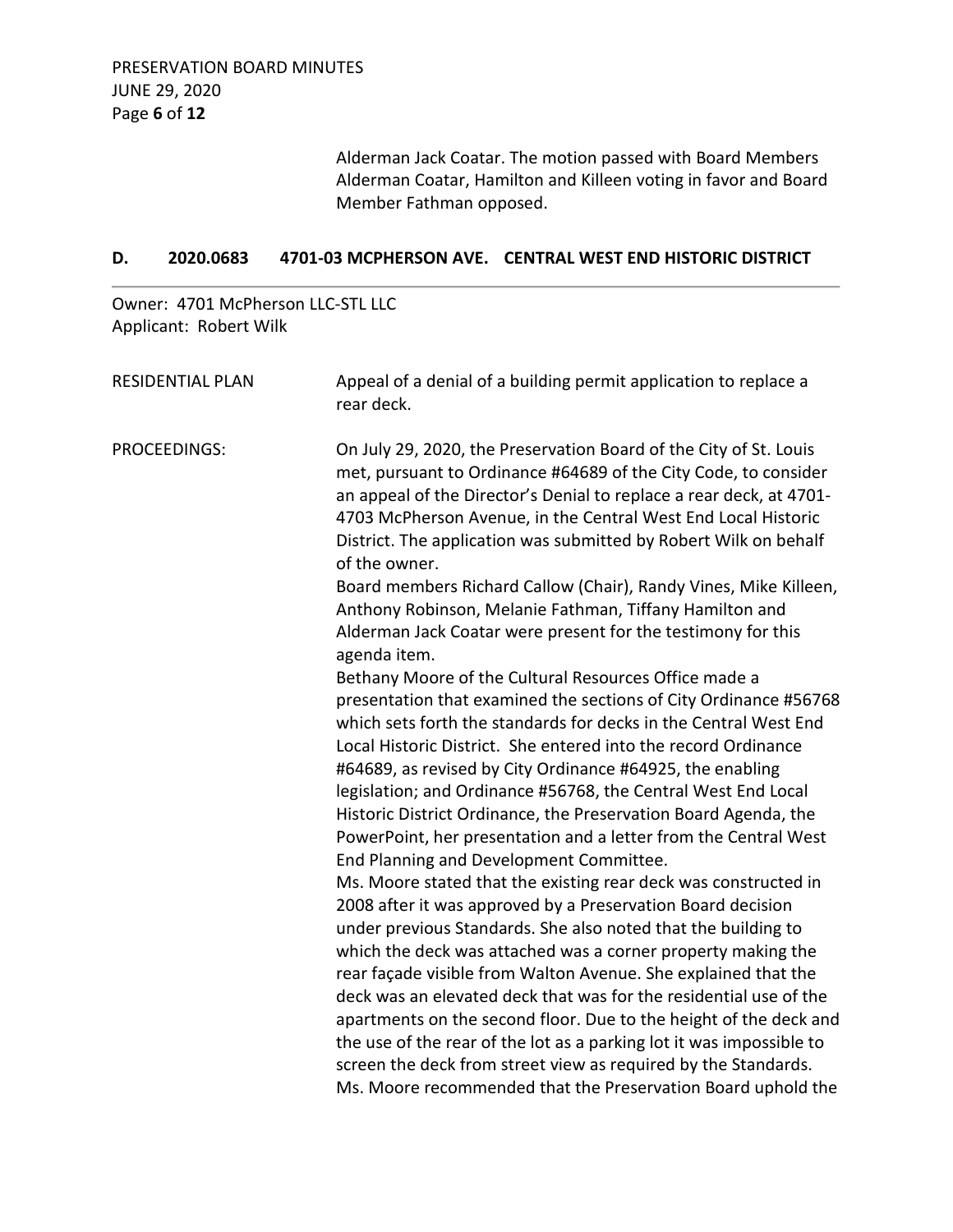# PRESERVATION BOARD MINUTES JUNE 29, 2020 Page **7** of **12**

|                        |                           | the Preservation Board.<br>would be stained a dark brown.                               | the Central West End Local Historic District Standards. Ms. Moore<br>then read to the Board from the letter sent to the Cultural<br>Resources Office from the Central West End Planning and<br>Development Committee in favor of the deck replacement as it<br>was not visible from the primary elevation of the building, would<br>replicate the existing deck and had been previously approved by<br>Aleks Peric, the contractor the project, spoke on behalf of the<br>owner. He explained that the replacement deck would be<br>identical in size and scale to the existing deck except that the<br>stairs would be completely perpendicular to the street as to make<br>them less visible from the street. He also stated that the wood |  |
|------------------------|---------------------------|-----------------------------------------------------------------------------------------|----------------------------------------------------------------------------------------------------------------------------------------------------------------------------------------------------------------------------------------------------------------------------------------------------------------------------------------------------------------------------------------------------------------------------------------------------------------------------------------------------------------------------------------------------------------------------------------------------------------------------------------------------------------------------------------------------------------------------------------------|--|
|                        | <b>FINDINGS OF FACTS:</b> | The Preservation Board found that:<br>٠<br>Historic District.<br>$\bullet$<br>$\bullet$ | The site of the proposed deck replacement, 4701-4703<br>McPherson Ave, is located in the Central West End Local<br>The location of the deck at the rear of the building made it<br>invisible from the front façade of the building.<br>The Central West End Planning and Development Committee<br>was not opposed to the replacement of the deck.                                                                                                                                                                                                                                                                                                                                                                                            |  |
| <b>BOARD DECISION:</b> |                           |                                                                                         | It was the decision of the Preservation Board to overturn the<br>Director's Denial to replace the rear deck. The motion was made<br>by Alderman Coatar and seconded by Board Member Fathman.<br>The motion passed unanimously.                                                                                                                                                                                                                                                                                                                                                                                                                                                                                                               |  |
| Е.                     | 2020.0796                 | 5291 LINDELL BLVD.                                                                      | <b>CENTRAL WEST END HISTORIC DISTRICT</b>                                                                                                                                                                                                                                                                                                                                                                                                                                                                                                                                                                                                                                                                                                    |  |

Owner/Applicant: Lindell 5291 LLC, Gurpreet Padda

RESIDENTIAL PLAN Appeal of a denial of a building permit application for a front yard fence/planter.

PROCEEDINGS: On July 29, 2020, the Preservation Board of the City of St. Louis met, pursuant to Ordinance #64689 of the City Code, to consider an appeal of the Director's Denial to retain a wall/fence/container garden constructed without a permit, at 5291 Lindell Boulevard, in the Central West End Local Historic District. Gurpreet Padda,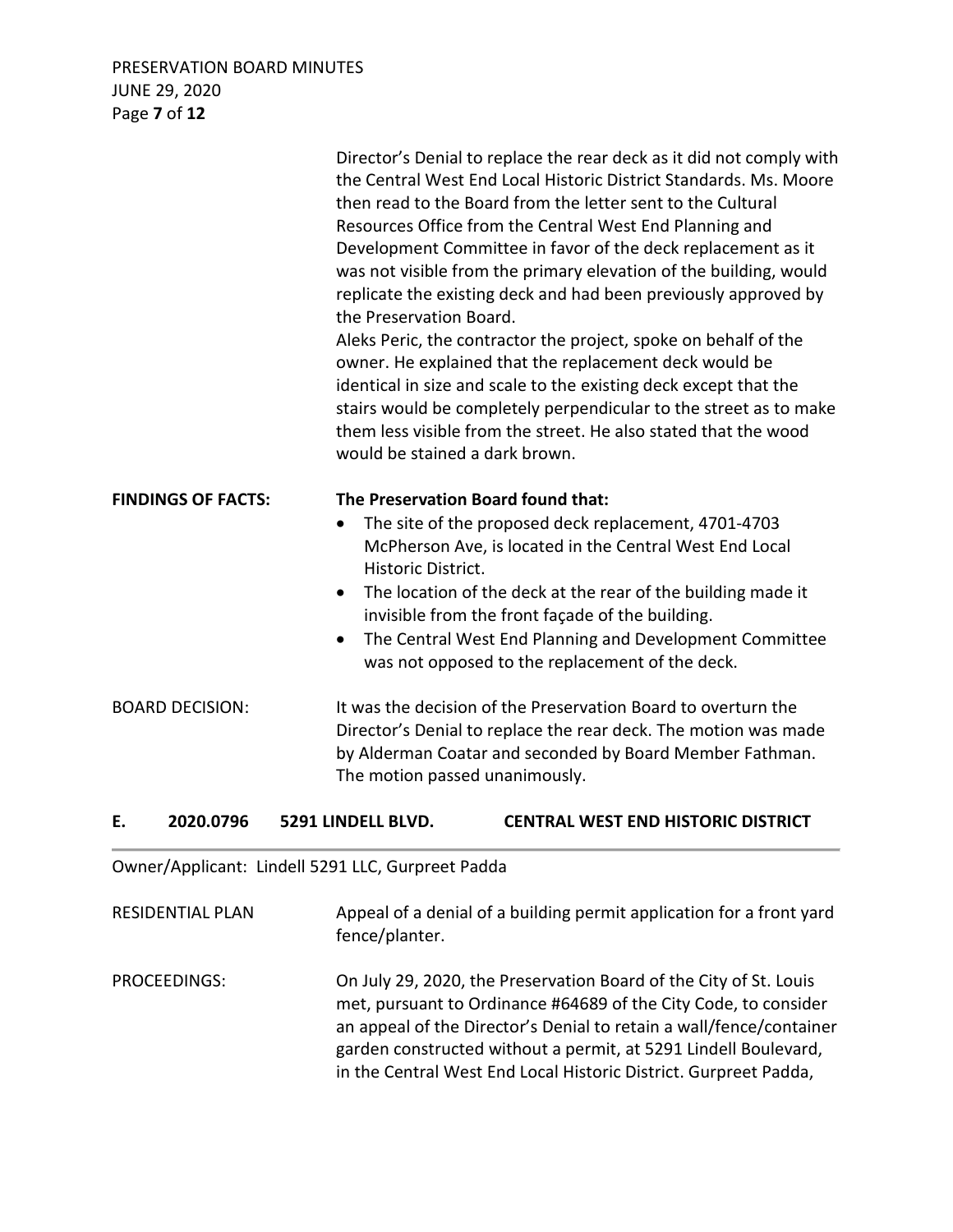PRESERVATION BOARD MINUTES JUNE 29, 2020 Page **8** of **12**

> the representative for Lindell 5291, LLC, submitted the permit application.

Board members Richard Callow (Chair), Alderman Jack Coatar, Melanie Fathman, Tiffany Hamilton, Mike Killeen and Anthony Robinson were present for the testimony for this agenda item. Daniel Krasnoff of the Cultural Resources Office was sworn-in. He made a presentation that examined the sections of City Ordinance #69423, which sets forth the standards for streetscape, fences, enclosures and landscaping in the Central West End Local Historic District. He entered into the record

- Ordinance #64689
- City Ordinance #64925
- Ordinance #69423
- Central West End Local Historic District Standards
- Preservation Board Agenda/PowerPoint presentation
- Permit Application
- Denial letter to the permit application
- Message appealing the denial
- Submission of property owner ,Dr. Padda's, attorney in support of the overturning the Director's denial
- Letters from Alderwoman Heather Navarro and the Central West End Association Planning and Zoning Committee opposing the project.

Mr. Krasnoff stated that a permit was required for the work in question. He said this is required due to Ordinance 64689, Part Five, Section 39, which states that "no owner or person shall…cause or permit work to be performed on a property within the historic district unless an application has been filed with the Building Commissioner and a permit is obtained therefore from the Building Commissioner." Mr. Krasnoff then identified and quoted from Site Work, Section A, Walls Fences, Gates and Enclosures on Page 13 of the Central West End Standards, "Walls, fences and enclosures form an important part of the streetscape." He also noted that under the Central West End standards opaque fences and walls are only permitted on side and rear yards. He said that the construction in question, to which this section applies, is in the front yard. The Applicant provided a definition of "wall" which states that a wall acts as a "barrier." Mr. Krasnoff said the construction is clearly a barrier, as did the Appellant's attorney.

Mr. Krasnoff then quoted the Introduction to the Central West End Historic District standards, paragraph three that states,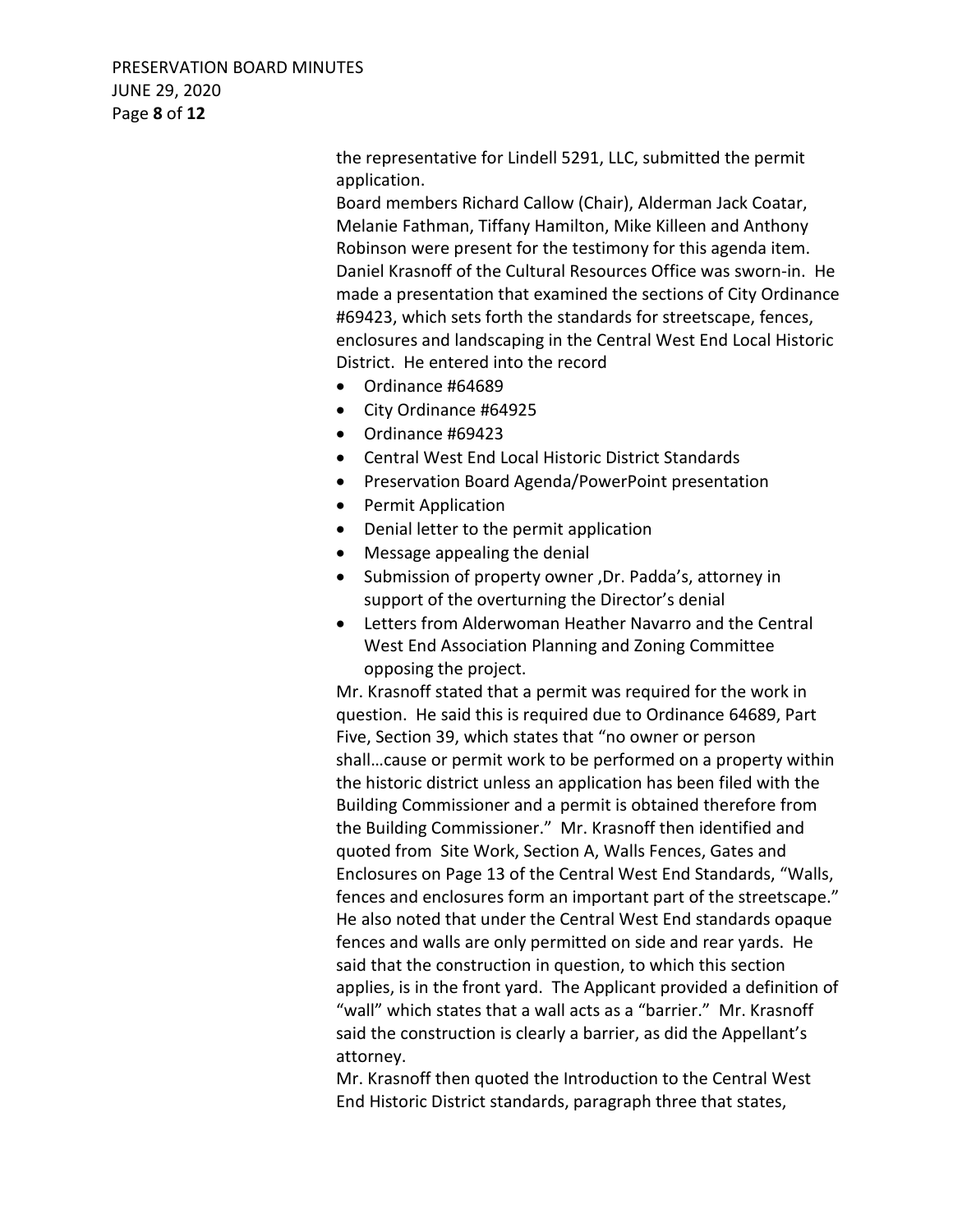# PRESERVATION BOARD MINUTES JUNE 29, 2020 Page **9** of **12**

"Some block faces within the historic district exhibit a continuity of design with uniform building heights, setbacks, materials, window sizes, spacing, and **landscape treatment** (Emphasis added.) He also noted that it says that when new construction is proposed consideration of the streetscape and its compatibility with the proposed construction must be considered, and are of utmost importance. Mr. Krasnoff then showed photos of houses along Lindell Boulevard between Kingshighway and Union Boulevard that showed no construction similar in any way to the wall/fence/enclosure constructed at 5291 Lindell Boulevard. The pictures showed conditions in which front lawns were contiguous with the sidewalks with no opaque fences or walls where they adjoin one another. He said the construction at 5291 Lindell disrupted the uniformity of the Lindell streetscape.

Mr. Krasnoff also discussed the Union Avenue streetscape. He said the Union Avenue wall/fence/enclosure at 5291 Lindell was in front of the house. This was a different condition from the house on the block to the north, at 54 Westmoreland Place. That house has an opaque wood privacy fence. Although it is along Union Boulevard that wood privacy fence is parallel to the side yard and not in the front yard of the building.

Mr. Krasnoff concluded his remarks stating that: the construction required an approved permit, which was not obtained; the proposal reflected in the subsequent permit application, which was denied, weakened the continuity of the streetscape, and that the construction formed a fence/wall, which is a barrier, per the definition in Merriam Webster's Dictionary, and therefore in contravention of the historic district standards, as proposed in front of the house.

David Weiss, attorney from the law firm of Sandberg and Phoenix represented the owner of 5291 Lindell. He was sworn-in. Mr. Weiss testified that the construction was intended to assist a disabled resident of the house to garden and that the construction was necessary to create a barrier to block trash from the street. He argued that the construction is a garden and described how plantings would be grown on the two levels. Mr. Weiss showed photos of other houses along the 52xx block of Lindell and argued that there are plantings in front of the other houses and the structure in the permit application at 5291 Lindell is the same thing.

He stated that the Building Commissioner did not think a permit was required due to the structural integrity of the construction.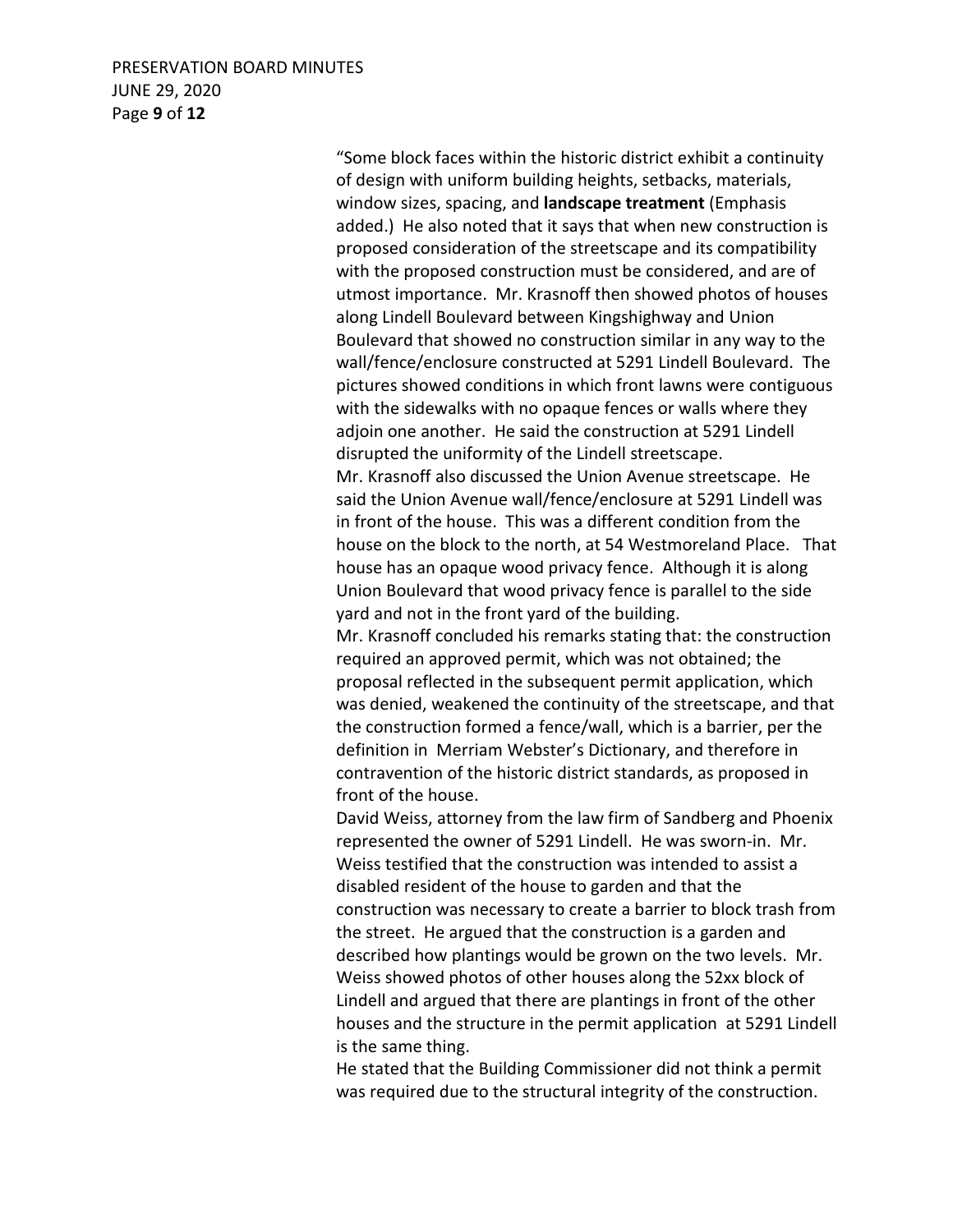# PRESERVATION BOARD MINUTES JUNE 29, 2020 Page **10** of **12**

|                           | He also said the construction would be painted green and that it<br>would essentially be a berm. He concluded saying he was<br>entering his entire correspondence of July 27, 2020 into the<br>record.<br>Board member Mike Killeen asked if another site on the lot was<br>considered as a location for the construction. Dr. Gurpreet<br>Padda, property owner, was sworn-in and answered that there<br>are few spaces on the lot where there is direct sunlight. He<br>further stated that he did not want to remove trees in order to<br>create a space with more sunlight. Mr. Killeen asked if Dr. Padda<br>would work with the neighborhood to see if a mutually<br>satisfactory solution could be found. Dr. Padda answered that he<br>would.<br>Board member Alderman Jack Coatar asked Mr. Weiss to explain<br>why the construction was not a "wall". The Alderman noted that<br>Mr. Weiss testified that the construction was meant to be a<br>barrier for trash and his letter referred to a dictionary definition of<br>a wall as characterized as a barrier. Mr. Weiss said a curb is a<br>barrier and that there are railroad ties along Union Boulevard, but<br>they are not walls or fences.<br>Jim Dwyer was sworn-in. He testified on behalf of the Central<br>West End Association. He said the construction was not<br>aesthetically pleasing, that the needs of a disabled persons were<br>not the purview of the historic district ordinance and that the<br>creation of a non-conforming structure is not an appropriate<br>solution to the existence of trash on the front lawn of the<br>property. |
|---------------------------|------------------------------------------------------------------------------------------------------------------------------------------------------------------------------------------------------------------------------------------------------------------------------------------------------------------------------------------------------------------------------------------------------------------------------------------------------------------------------------------------------------------------------------------------------------------------------------------------------------------------------------------------------------------------------------------------------------------------------------------------------------------------------------------------------------------------------------------------------------------------------------------------------------------------------------------------------------------------------------------------------------------------------------------------------------------------------------------------------------------------------------------------------------------------------------------------------------------------------------------------------------------------------------------------------------------------------------------------------------------------------------------------------------------------------------------------------------------------------------------------------------------------------------------------------------------------------------------------------------------------------|
| <b>FINDINGS OF FACTS:</b> | The Preservation Board found that:<br>5291 Lindell Boulevard is located in the Central West End<br>Local Historic District.<br>The wooden structure was constructed without a permit.<br>The Building Inspector issued a Stop Work Order.<br>The construction is incongruous with the historic streetscape.<br>The opaque wooden structure is equivalent to a low wooden<br>fence/wall and is prohibited within the historic district.                                                                                                                                                                                                                                                                                                                                                                                                                                                                                                                                                                                                                                                                                                                                                                                                                                                                                                                                                                                                                                                                                                                                                                                       |
| <b>BOARD DECISION:</b>    | It was the decision of the Preservation Board to uphold the<br>Director's Denial as the construction is incongruous with the<br>streetscape criteria of the Central West End Historic District<br>Standards The motion was made by Board Member, Alderman<br>Jack Coatar and seconded by Board Member Anthony Robinson.                                                                                                                                                                                                                                                                                                                                                                                                                                                                                                                                                                                                                                                                                                                                                                                                                                                                                                                                                                                                                                                                                                                                                                                                                                                                                                      |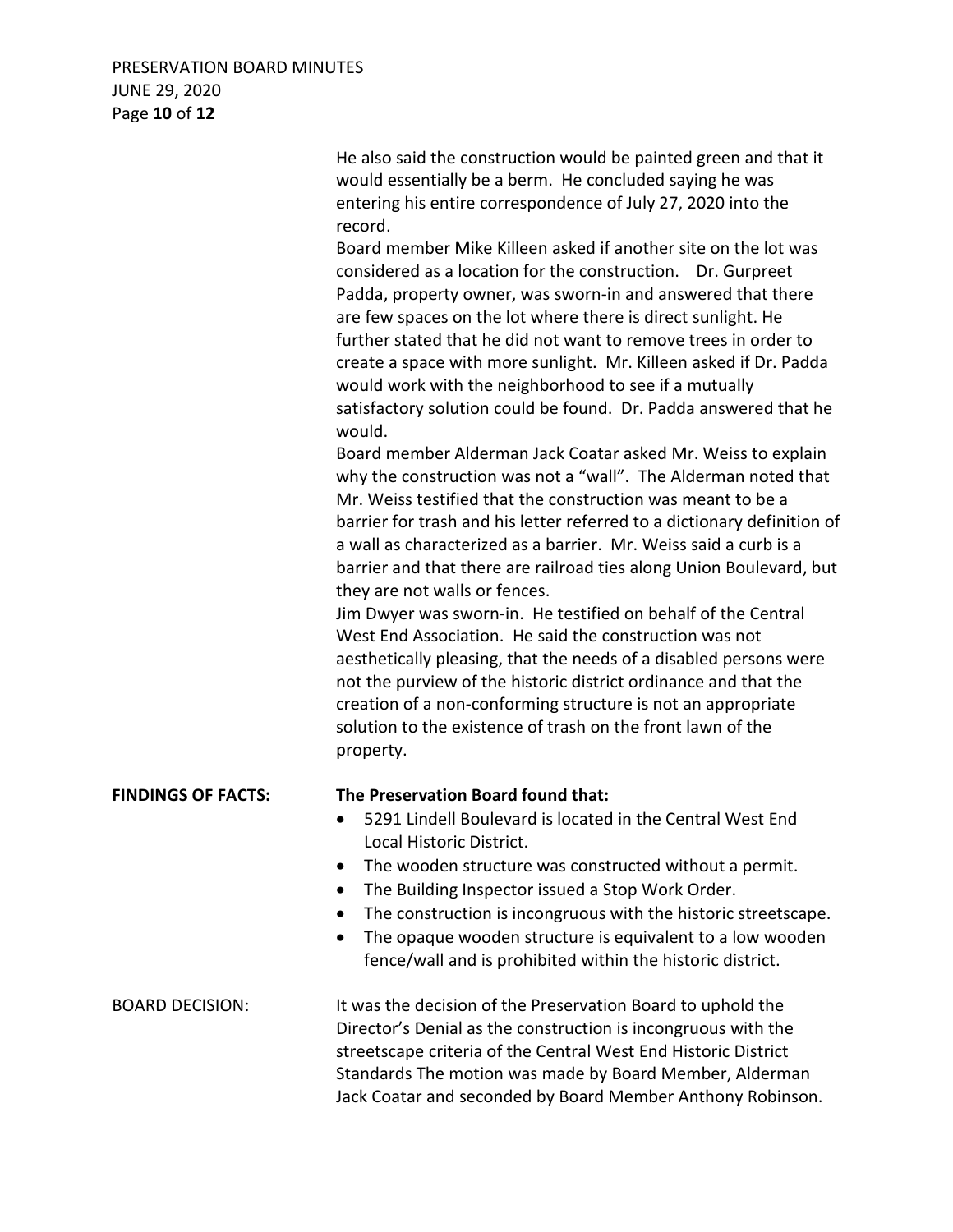The motion was approved with Board members Alderman Jack Coatar, Melanie Fathman, Tiffany Hamilton, Mike Killeen and Anthony Robinson voting in favor. Chairman Richard Callow abstained.

#### **F. 2020.0804 2309 MENARD ST. SOULARD NEIGHBORHOOD HISTORIC DISTRICT**

Owner/Applicant: Brandon and Noa Hefer

RESIDENTIAL PLAN Appeal of a denial of a building permit application to construct a retaining wall.

PROCEEDINGS: On July 29, 2020, the Preservation Board of the City of St. Louis met, pursuant to Ordinance #64689 of the City Code, to consider an appeal of the Director's Denial to construct a retaining wall, at 2309 Menard Street, in the Soulard Local Historic District. The application was submitted by the owner, Brandon Hefer. Board members Richard Callow (Chair), Mike Killeen, Melanie Fathman, Anthony Robinson, Tiffany Hamilton and Alderman Jack Coatar were present for the testimony for this agenda item. Bethany Moore of the Cultural Resources Office made a presentation that examined the sections of City Ordinance #57078, which sets forth the standards for retaining walls in the Soulard Local Historic District. She entered into the record Ordinance #64689, as revised by City Ordinance #64925, the enabling legislation; and Ordinance #57078, the Soulard Local Historic District Ordinance, the Preservation Board Agenda, the PowerPoint, her presentation and documents submitted by the applicant for the Board's review. Ms. Moore stated that the location of the proposed retaining wall was visible from two streets, Menard Street and Shenandoah Avenue, as the property had a large side yard on a corner. She also noted that the material for the proposed retaining wall, concrete masonry units, was not an allowable material. She explained that per the Standards, retaining walls were to be based on a Model Example and made from or faced with brick or stone and the proposed retaining was not. In response to a question from Chairman Callow, Ms. Moore

stated that the Soulard Restoration Group did not send a letter for the Board but had informed the Cultural Resources Office that their organization did not object to the wall.